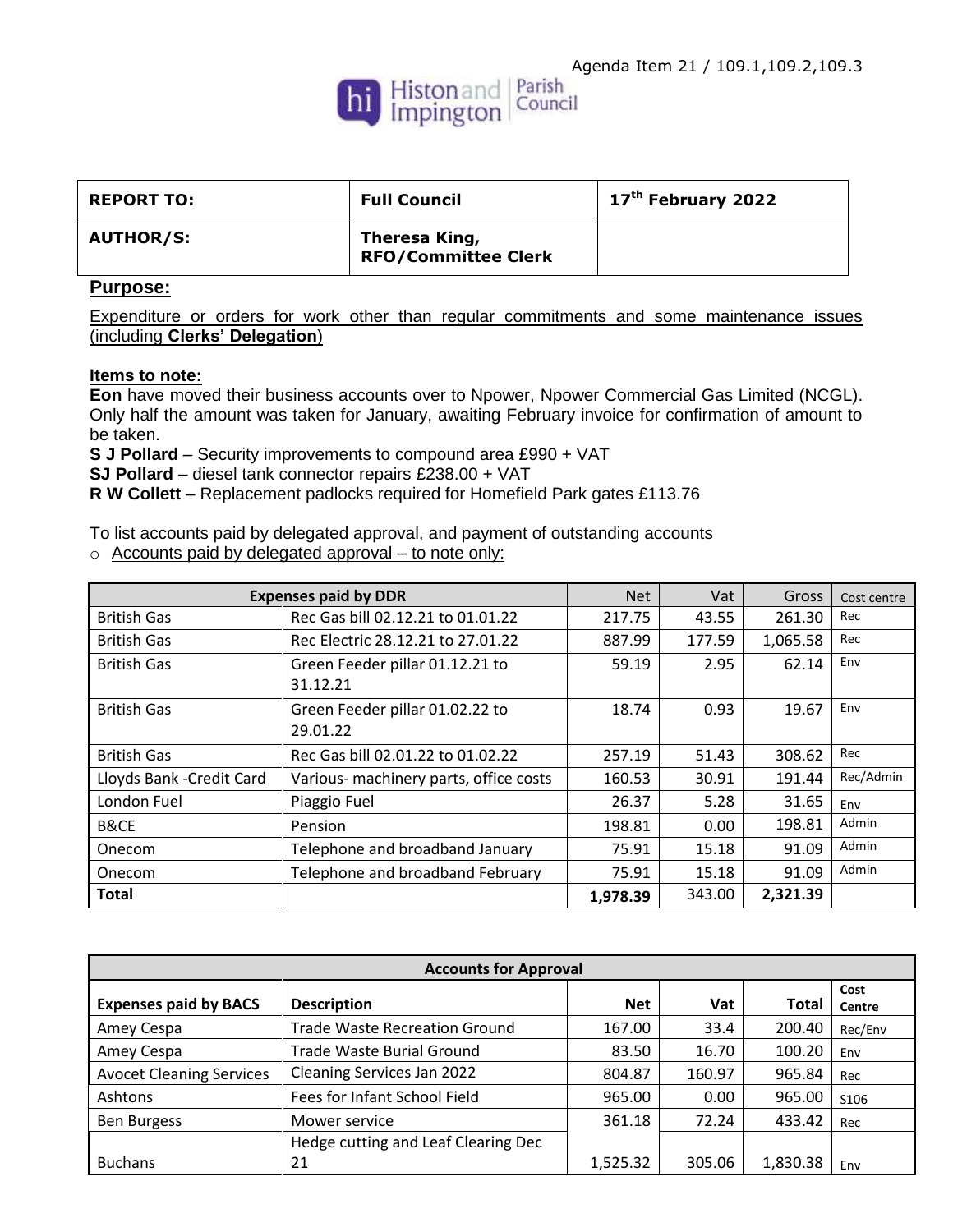Agenda Item 21 / 109.1,109.2,109.3

| <b>Buchans</b>                  | Leaf clearing Dec 21                                                                                                                                                              | 370.49    | 74.10    | 444.59    | Env         |
|---------------------------------|-----------------------------------------------------------------------------------------------------------------------------------------------------------------------------------|-----------|----------|-----------|-------------|
| <b>RW Collett</b>               | <b>Padlocks for Homefield Park</b>                                                                                                                                                | 113.76    | 0.00     | 113.76    | Env         |
| Crossover Group Ltd             | Security system maintenance                                                                                                                                                       | 203.00    | 40.60    | 243.60    | Rec         |
|                                 | Emergency light repairs, village sign                                                                                                                                             |           |          |           |             |
| S Hobbs Electrical              | light                                                                                                                                                                             | 312.50    | 0.00     | 312.50    | Rec/Env     |
| Hibbit & Sons                   | Refund of incorrect payment received                                                                                                                                              | 150.00    | 0.00     | 150.00    | Env         |
| Huws Gray Ridgeons              | Sand for pitches                                                                                                                                                                  | 89.56     | 17.91    | 107.47    | Rec         |
| <b>M&amp;M Plumbing</b>         | Public toilet repairs                                                                                                                                                             | 76.00     | 15.20    | 91.20     | Rec         |
| <b>Richardsons Tree Surgery</b> | Abbeyfields tree works                                                                                                                                                            | 3,455.00  | 691.00   | 4,146.00  | Abbeyfields |
| S J Pollard                     | Security Improvements compound                                                                                                                                                    | 990.00    | 198.00   | 1,188.00  | Rec         |
| S J Pollard                     | Diesel tank repairs                                                                                                                                                               | 238.00    | 47.60    | 285.60    | Rec         |
| S J Pollard                     | Abbeyfields welding of gate chains                                                                                                                                                | 120.00    | 24.00    | 144.00    | Abbeyfields |
| <b>Whyatts Amusements</b>       | Christmas light help                                                                                                                                                              | 550.00    | 0.00     | 550.00    | Env         |
| A Jenking                       | Abbeyfields lease March 22                                                                                                                                                        | 1,048.00  | 0.00     | 1,048.00  | Abbeyfields |
| Pitchcare/Agrovista             | Iron sulphate                                                                                                                                                                     | 322.50    | 64.50    | 387.00    | Rec         |
| Gaswise                         | <b>Boiler service and Gas Safety</b><br>Certificate                                                                                                                               | 100.00    | 20.00    | 120.00    | Rec         |
| Ark Wildlife                    | Nature Recovery project - bat boxes                                                                                                                                               | 838.00    | 0.00     | 838.00    | Env         |
| AJ Gallagher (Came and<br>Co)   | Cyber security insurance                                                                                                                                                          | 319.20    | 0.00     | 319.20    | Admin       |
| <b>Buchans</b>                  | Vegetation clearance and weed killing                                                                                                                                             | 764.00    | 152.80   | 916.80    | Env         |
| Dan Mace                        | Nature Recovery - Hedgehog nest<br>boxes                                                                                                                                          | 205.71    | 0.00     | 205.71    | Env         |
| Moira Neal                      | Abbeyfields- gate hardware expenses                                                                                                                                               | 101.07    | 0.00     | 101.07    | Abbeyfields |
| Nigel Butcher                   | Nature Recovery - Bird nesting boxes                                                                                                                                              | 1,082.23  | 0.00     | 1,082.83  | Env         |
| M11 Administration              | Wages, NI and pension                                                                                                                                                             | 14,153.24 |          | 14,153.24 | Admin       |
|                                 | Figure above includes Rec Groundsman &<br>Ranger expenses of 50.26, working from home<br>allowance of 26.00. Also B&C Pension which is<br>paid by DDR of 198.81 and AOE of 141.02 |           |          |           |             |
| <b>Total</b>                    |                                                                                                                                                                                   | 29,509.13 | 1,934.08 | 31,443.81 |             |

| To Note:                                |          |             |  |  |
|-----------------------------------------|----------|-------------|--|--|
| Accounts paid in 14.01.22 to 16.01.2022 |          |             |  |  |
| <b>Net Income</b>                       |          | Cost Centre |  |  |
|                                         |          |             |  |  |
| <b>Allotment Fees</b>                   | 0.00     | Environment |  |  |
| <b>Burial Fees</b>                      | 470.00   | Environment |  |  |
| Club Receipts                           | 4,467.30 | Recreation  |  |  |
| Asset Income                            | 119.23   | Recreation  |  |  |
| <b>Ground Takings</b>                   | 191.57   | Recreation  |  |  |
| <b>Sports Courts</b>                    | 753.92   | Recreation  |  |  |
| <b>Pavilion Lettings</b>                | 1,055.50 | Recreation  |  |  |
| <b>Refuse Collection School Hill</b>    | 225.00   | Environment |  |  |
| <b>Total</b>                            | 7,282.52 |             |  |  |